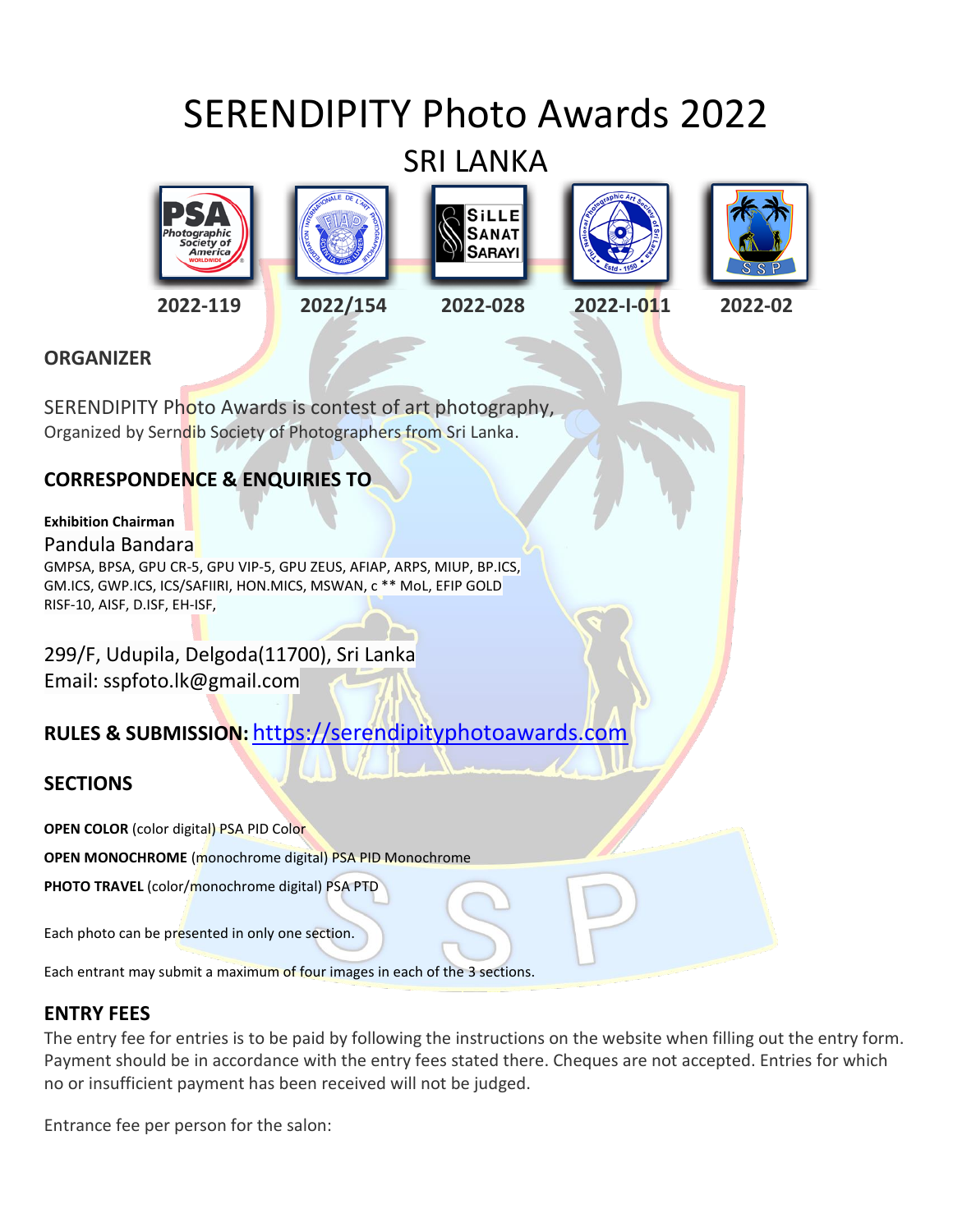| <b>IFEES</b>                             | Any amount of sections   |
|------------------------------------------|--------------------------|
| Structure                                | 3 Sections               |
| <b>Entry Fee</b>                         | <b>USD 10 / LKR 2100</b> |
| <b>Group Discount (Min. 10 Entrants)</b> | <b>USD 9 / LKR 1950</b>  |

We accept payment in any currency, though during payment, PayPal would convert your currency to the above stated USD fees at its daily exchange rate.

**Fees are the same for Foreign and Local (Srilankan) entrants.**

**Possible ways of payment:**

- **· PayPal transfer to anjunband@gmail.com (Preferred method)**
- Pandula Bandara, Sampath Bank, A/C 120254239823 (Only Srilankan Residents, and need to submit **the payment slip via email : sspfoto.lk@gmail.com )**

## **NON PAYMENT OF FEES**

Entries for which no fee or part payments is received will not be judged.

## **CALENDAR**

| <b>Closing Date</b>       | - 27 February 2022 |  |  |
|---------------------------|--------------------|--|--|
| <b>Start Judging Date</b> | - 08 March 2022    |  |  |
| <b>End Judging Date</b>   | - 17 March 2022    |  |  |
| Notification              | - 30 April 2022    |  |  |
| On-Line Gallery           | $-16$ May 2022     |  |  |
| Submit EDAS Reports       | - 17 April 2022    |  |  |
| Catalog Publish           | - 30 April 2022    |  |  |
| (Online)                  |                    |  |  |
| <b>Awards Sending</b>     | $-02$ June 2022    |  |  |
|                           |                    |  |  |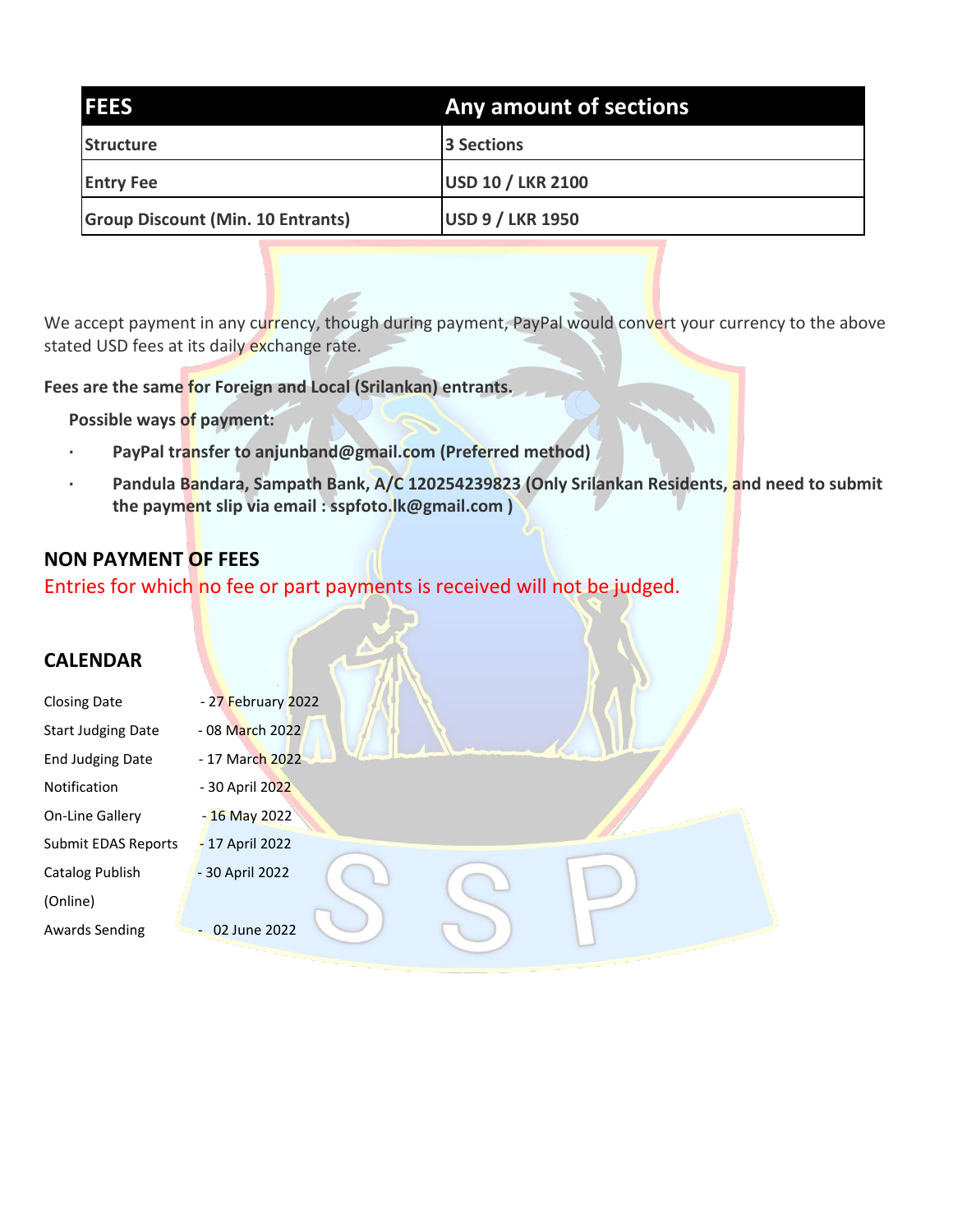## **JURY**

| <b>Sections</b>   | Name                                                         |
|-------------------|--------------------------------------------------------------|
| PIDC / PIDM / PTD | Steven Yee Pui Chung MPSA, GPSA, FRPS (Singapore)            |
| PIDC / PIDM / PTD | Harjanto Sumawan EFIAP/b, EPSA, ARPS, A.FPSI**** (Indonesia) |
| PIDC / PIDM / PTD | <b>Sohel Parvez Haque EPSA (Bangladesh)</b>                  |

Above Judges will be scoring sections accordingly.

It will be Online Judging (REMOTE) and the Salon Chairman will be responsible for all setups. Individual monitors will not be smaller than 23 inches (58 cm)

| <b>AWARDS</b>                       |                                     |                                     |  |
|-------------------------------------|-------------------------------------|-------------------------------------|--|
| <b>PIDC</b>                         | <b>PIDM</b>                         | <b>PTD</b>                          |  |
| <b>PSA GOLD</b>                     | <b>PSA GOLD</b>                     | <b>PSA GOLD</b>                     |  |
| <b>FIAP GOLD</b>                    | <b>FIAP GOLD</b>                    | <b>FIAP GOLD</b>                    |  |
| <b>SSS GOLD</b>                     | <b>SSS GOLD</b>                     | <b>SSS GOLD</b>                     |  |
| <b>NPAS GOLD</b>                    | <b>NPAS GOLD</b>                    | <b>NPAS GOLD</b>                    |  |
| <b>SSP GOLD</b>                     | <b>SSP GOLD</b>                     | <b>SSP GOLD</b>                     |  |
| <b>2X FIAP RIBBON</b>               | <b>2X FIAP RIBBON</b>               | <b>2X FIAP RIBBON</b>               |  |
| <b>1X PSA RIBBON</b>                | <b>1X PSA RIBBON</b>                | <b>1X PSA RIBBON</b>                |  |
| <b>15X SSP MERIT</b>                | <b>15X SSP MERIT</b>                | <b>15X SSP MERIT</b>                |  |
| 15X SSP DIPLOMA                     | 15X SSP<br><b>DIPLOMA</b>           | 15X SSP<br><b>DIPLOMA</b>           |  |
| <b>2X CHAIRMEN</b><br><b>CHOICE</b> | <b>2X CHAIRMEN</b><br><b>CHOICE</b> | <b>2X CHAIRMEN</b><br><b>CHOICE</b> |  |
| <b>3X JUDGES</b><br><b>CHOICE</b>   | <b>3X JUDGES</b><br><b>CHOICE</b>   | <b>3X JUDGES</b><br><b>CHOICE</b>   |  |
|                                     |                                     |                                     |  |

*SSP Merit, SSP Diploma, CM & JC All E-Certificates will be send via email in pdf format* **The exhibition will not post out copies of these e-certificates**

SPECIAL AWARDS**: Best Author (FIAP Blue Pin) Best Club Trophy (Min 10 Entrant)**

**Total Awards**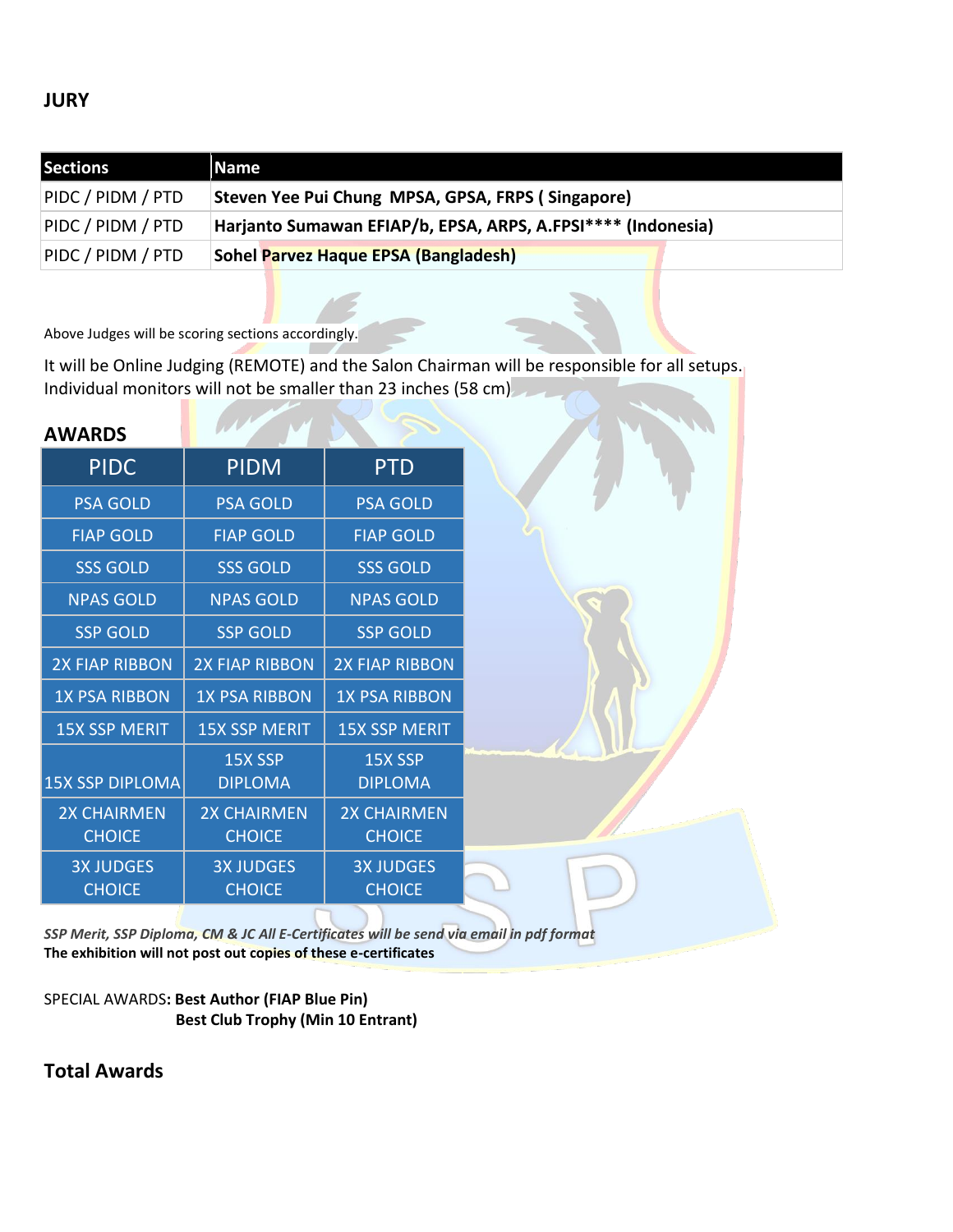# **128+**

## **CATALOG**

PDF downloadable from web site by exhibitors

## **RULES & SUBMISSION www.serendipityphotoawards.com**

Image Size: No more than 1920 pixels horizontal by no more than 1080 pixels vertical side, DPI is 300 and Maximum 2 MB, JPEG, RGB.

**Any border added to images in a reality division (PTD) must be a single border of white or grey, no greater than 3-5 pixels in width**

Please check all image sizes before submission; images with sizes larger than specified will be rejected by the entry form and will inform you to resubmit.

## **CATALOGUE:** Online PDF Catalog (Downloadable from Website)

## **Online Gallery**

Online Gallery, showing the winning and all accepted images from 17 April 2022 at [https://serendipityphotoawards.com](https://serendipityphotoawards.com/)

## **RULES FROM ORGANIZER**

Disqualification Norms:

- A) Barred entrants from PSA will not be allowed in this exhibition.
- B) Monochrome images may not be entered in PID Color sections.
- C) Color images may not be entered in PID Monochrome sections.
- D) Images which do not adhere to a section's definition shall be liable to disqualification.

E) Any border added to images in a reality division (PTD) must be a single border of white or grey, no greater than 3-5 pixels in width

## **GENERAL CONDITIONS**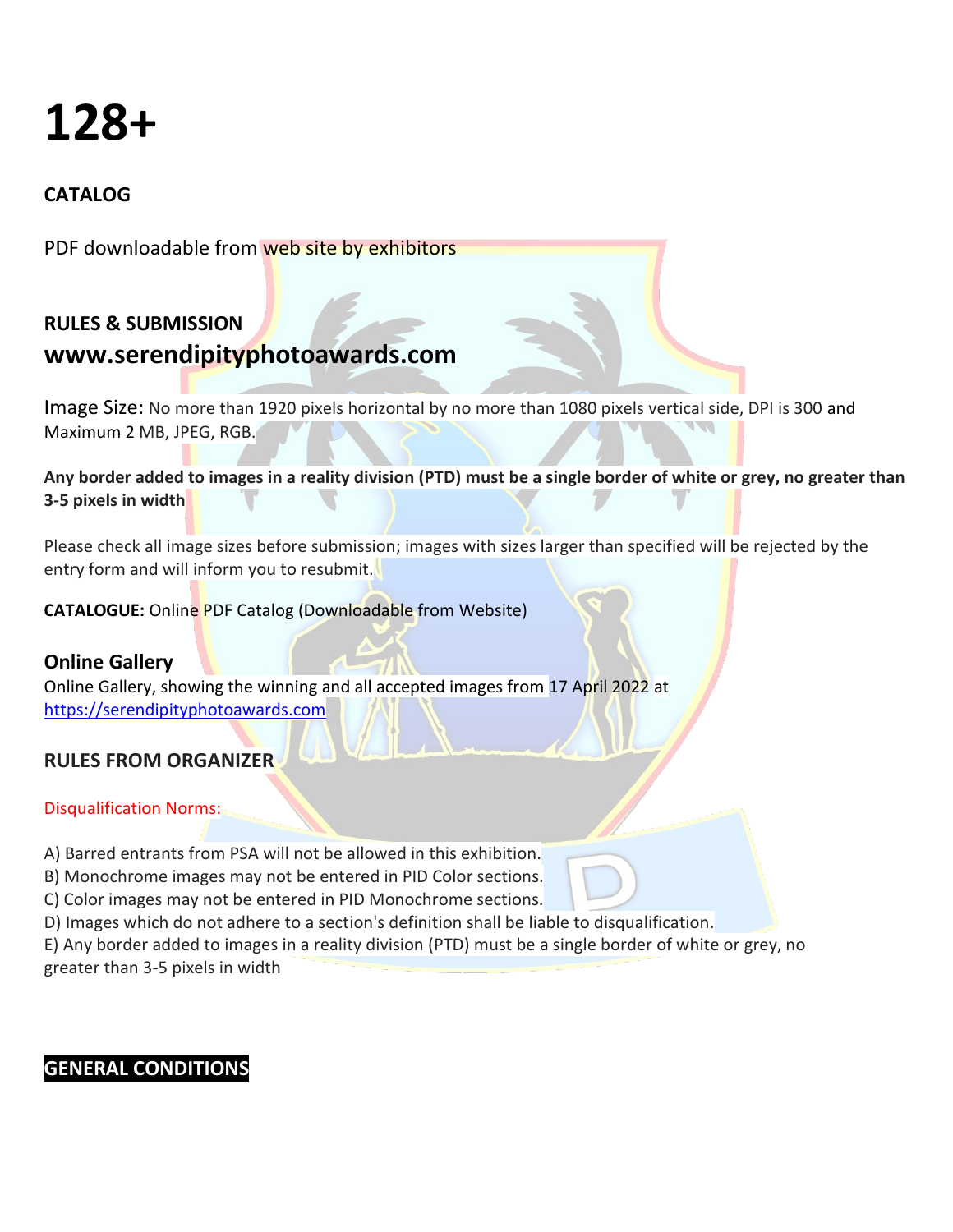**IMAGE AND ENTRY REQUIREMENTS** This exhibition is open to anyone; however, an entry may be rejected when the Sponsor or the Exhibition Organizers, in their reasonable discretion, believes the entry does not conform to exhibition rules and these Conditions of Entry. Membership in any photographic organization is not required.

**Sanctions**: Entries will not be accepted from any entrant who is currently sanctioned by PSA.

#### **PSA Star Ratings**

To receive proper Star ratings credit from PSA, entrants must provide their names and country exactly the same in each exhibition. Aliases are not permitted. Please contact PSA in the event of name changes or relocating to another country. Using one's name differently in different exhibition exposes the entrant to the risk that many of their acceptances may not be recognized by PSA Star Ratings

#### **Image Creation**

Entries must originate as photographs (image-captures of objects via light sensitivity) made by the entrant on photographic emulsion or acquired digitally. .  $\sim$ 

#### **Certification**:

By virtue of submitting an image, the entrant certifies the work as his or her own (.Images may not incorporate elements produced by anyone else (for example: clip art, images or art by others downloaded from the Internet). Aliases are not allowed. The entrant permits the sponsors to reproduce all or part of the entered material free of charge for publication and/or display in media related to the exhibition. This may include low resolution posting on a website. Note: Entrants who indicate that their images may not be reproduced or used "will not be eligible for awards" or inclusion in audio-visuals of the exhibition "and could be subject to disqualification" by the exhibition sponsors. The exhibition assumes no liability of any misuse of copyright

**Alteration and Computer Generation** Subject to Divisional restrictions (particularly Nature, Photo Travel, and Photojournalism) images may be altered, either electronically or otherwise, by the maker. Adjustments to enhance images or creatively modify images are allowed providing the underlying photograph is retained in a way that is obvious to the viewer. Images may not be constructed entirely with a computer, and must be the sole work of the author

**Re-use of accepted images**: Once an image has been accepted in this exhibition it may not be entered again in any future instances of this exhibition. It may, of course, be entered in any other PSA/FIAP recognised exhibitions but **must always have the same title**.

**Entry**: An Entry consists of, up to and including, four (4) images entered by a single entrant into the same Section. An entrant may only enter a specific Section once.

#### **Titles**:

Each image must have a unique title **that is a description of the image**. That unique title must be used for entry of that image or of an identical Image into any and all PSA-Recognized exhibitions. Titles must be 35 characters or fewer. No titles may be visible to the judges, and nothing in the image may identify the maker. Titles may not include file extensions such as .jpg or .jpeg (or any other camera capture filenames such as IMG 471). Titles may not consist of personal identifiers possibly augmented by a number; or include words such as "untitled" or "no title". Titles may not consist solely of numbers unless those numbers are prominently contained within the image, such as a contestant number in a race.

#### **Color and Monochrome:**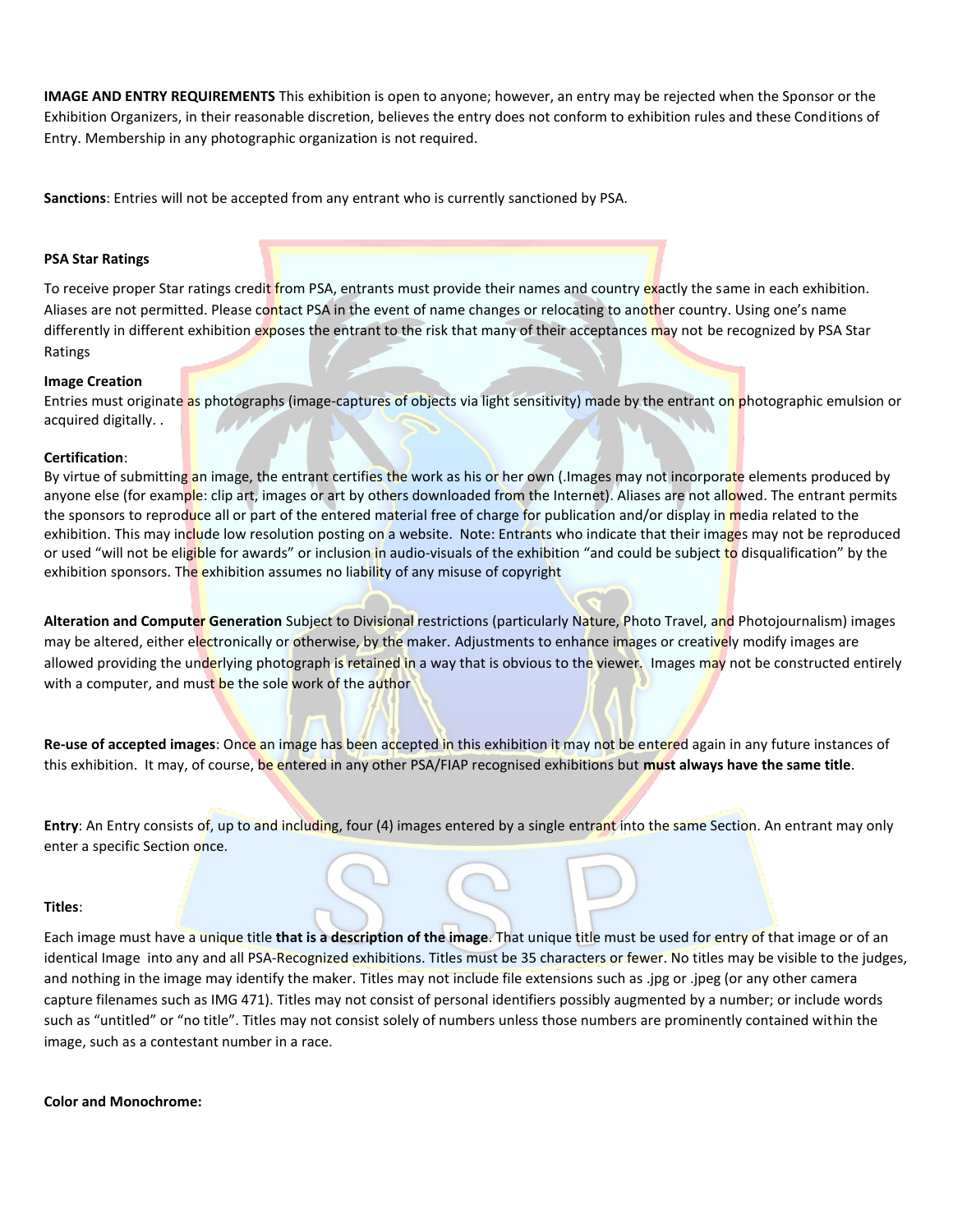Color and Monochrome images from the same capture that share substantial pictorial content in common will be considered the same image and must be given the same title.

The Exhibition will be conducted in accordance with the rules of the PSA and FIAP

An entrant's images will not be presented to the judges consecutively. An entrant's four images will be distributed throughout four rounds of judging in that section. Distribution of images will be in the same round order as submitted by the entrant.

An image may be entered in only one section.

## JUDGING METHOD

- 1. Remote on-line judging
- 2. Judges will use color-calibrated monitors
- 3. All judges will be using equipment capable for displaying images at 100%

## DATA PROTECTION

By entering this exhibition, you are explicitly consenting to the personal details you have supplied, including email addresses, being hel<mark>d, processed and used by the exhibition organizers</mark> for purposes associated wi<mark>th</mark> this exhibition. You also explicitly consent to such information being sent to organizations that have accorded official recognition, patronage or accreditation to this exhibition. You acknowledge and accept that entering this exhibition means that the status and results of your entry may be made public.

## SUBJECT MATTER AND SECTION DEFINITIONS

#### **Statement on Subject Matter applicable to all sections**

The fundamental rule that must be observed at all times and **applies to all sections** offered in exhibitions with FIAP patronage or PSA recognition is that **the welfare of living creatures is more important than any photograph**. This means that practices such as baiting of subjects with a living creature and removal of birds from nests, for the purpose of obtaining a photograph, are highly unethical, and such photographs are not allowed in any exhibition with FIAP patronage or PSA recognition. Under no circumstances may a living creature be placed in a situation where it will be killed, injured or stressed for the purpose of obtaining a photograph. This rule applies regardless of whether or not the creature being killed, injured or stressed is visible in the captured image.

There are also concerns about the use of aerial photography, drones, helicopters, low flying aircraft. These should not cause any interference with other individuals or animals which causes a disturbance in their normal activity or disrupt the way any individuals or animals interact with their environment.

Entry in this exhibition is conditional on accepting these policies. The content of images must comply with these General Conditions and with the Division and Section definitions listed in these conditions. Images that - in the sole opinion of the judges or the Exhibition Organizers - do not comply, will be disqualified so the entrant may be aware of the problem when considering entry into other exhibitions with FIAP patronage/PSA recognition.

Further details on the PSA's drone policy may be found at [https://psa-photo.org/index.php?psa-policies#drone](https://psa-photo.org/index.php?psa-policies%23drone)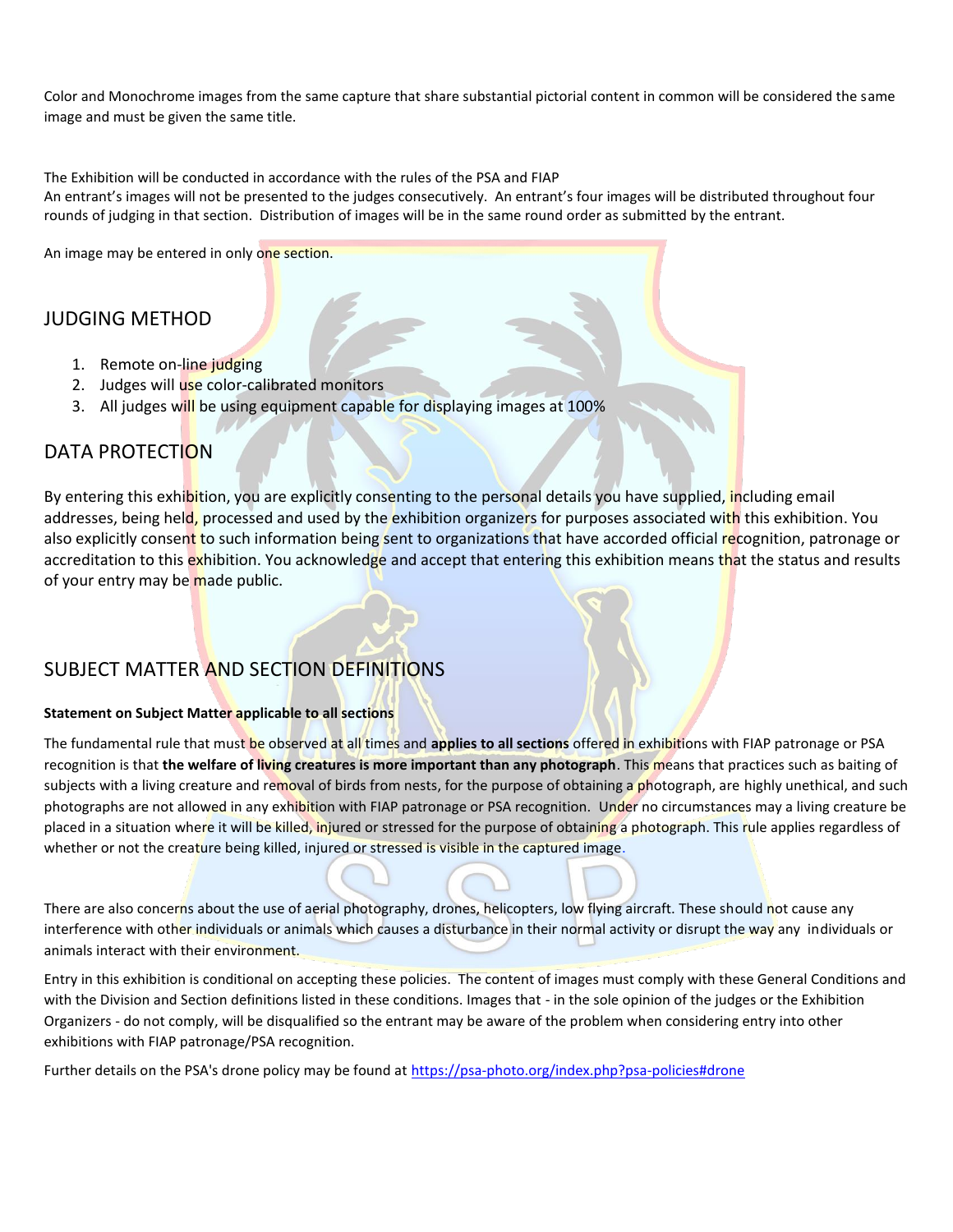## PSA Monochrome Definition

An image is considered to be Monochrome only if it gives the impression of having no color (i.e. contains only shades of grey which can include pure black and pure white) OR it gives the impression of being a greyscale image that has been toned in one color across the entire image. (For example by Sepia, red, gold, etc.) A greyscale or multi-colored image modified or giving the impression of having been modified by partial toning, multi-toning or by the inclusion of spot coloring does not meet the definition of monochrome and shall be classified as a Color Work

Greyscale Monochrome images may be entered for Nature, Photojournalism and Photo Travel but toned images are not permitted for these sections.

## PSA Photo Travel Definition

A Photo Travel image expresses the characteristic features or culture of a land as they are found naturally. There are no geographical limitations. Images from events or activities arranged specifically for photography, or of subjects directed or hired for photography are not permitted. Close up pictures of people or objects must include features that provide information about the location.

Techniques that add, relocate, replace or remove any element of the original image, except by cropping, are not permitted. The only allowable adjustments are removal of dust or digital noise, restoration of the appearance of the original scene, and complete conversion to greyscale monochrome. Other derivations, including infrared, are not permitted. All images must look natural.

Attention is drawn to the PSA Statement on Subject Matter which applies to all sections

Vignettes and Borders

For the purpose of this exhibition vignettes are not allowed in Photo Travel Digital images. Any border added must be a single border of white or grey, no greater than 3-5 pixels in width.

## Breaches of Rules

#### **FIAP:**

The mention that by the sole act of submitting his/her images or files to a salon under FIAP Patronage, the entrant accepts without exception and with no objection the following terms: - that the submitted images can be investigated by FIAP to establish if these obey to FIAP regulations and definitions even if the entrant is not a member of FIAP, - that FIAP will use any means at its disposal for this undertaking, - that any refusal to cooperate with FIAP or any refusal to submit the original files as captured by the camera, or failure to provide sufficient evidence, will be sanctioned by FIAP, - that in case of sanctions following the non compliance with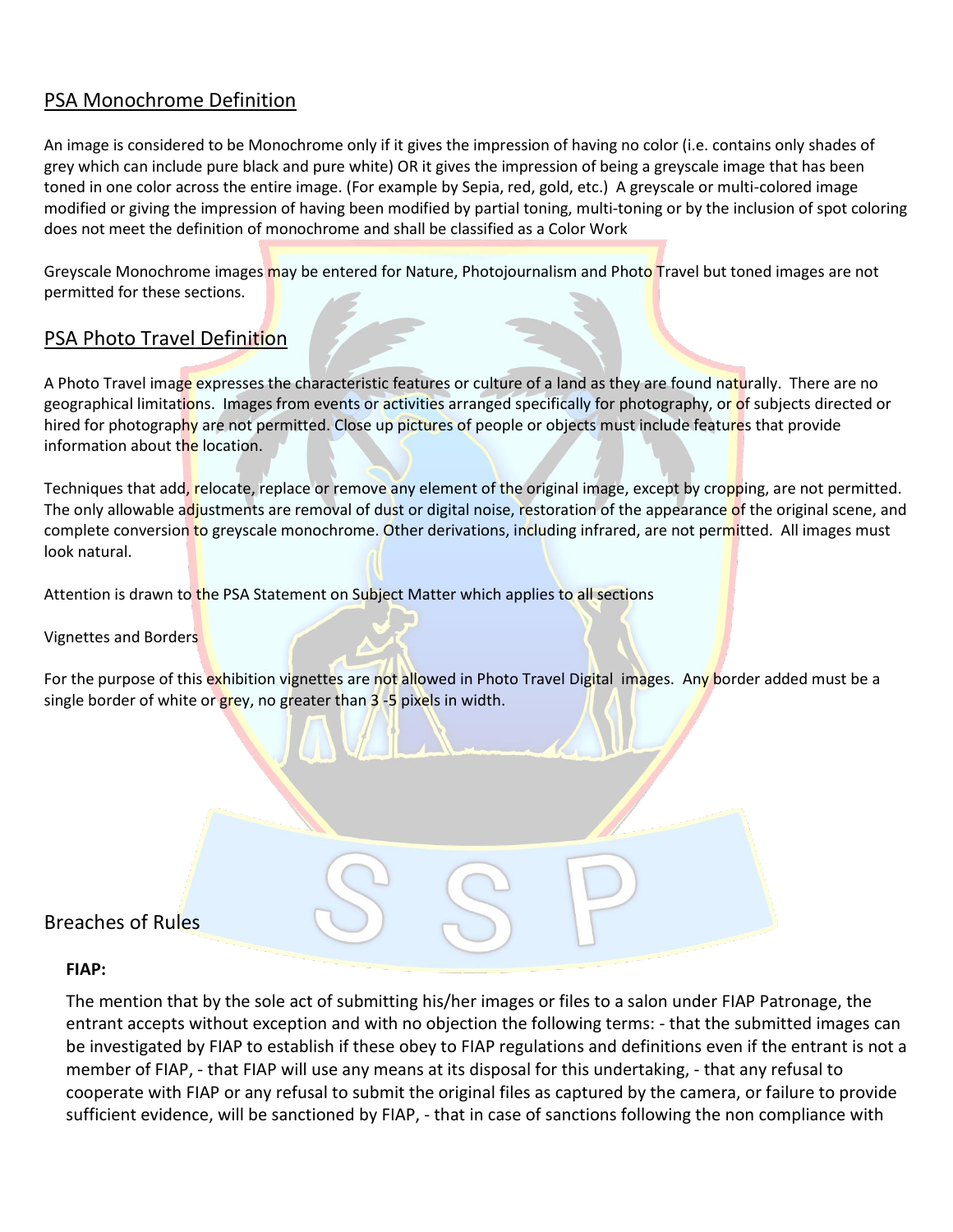FIAP regulations, the name of the entrant will be released in any form useful to inform the breaches of the rules. It is recommended to leave the EXIF data in the submitted files intact in order to ease eventual investigations. If, at any time, it is determined in the reasonable discretion of the exhibition organizer or the judges before, during, or after the judging of an exhibition that an entrant has submitted entries where one or more images may fail to comply with these Conditions of Entry, including the stated definitions, the exhibition organizers reserve the right to delete the entry from the exhibition and void any or all acceptances or awards in connection with the exhibition. Fees may be forfeited or refunded in these circumstances. The entrant acknowledges that the decision of the exhibition organizers or the judges is final

### **PSA**

If, at any time, it is determined in the reasonable discretion of the exhibition organizer or the judges before, during, or after the judging of an exhibition that an entrant has submitted entries where one or more images may fail to comply with these Conditions of Entry, including the stated definitions, the exhibition organizers reserve the right to delete the entry from the exhibition and void any or all acceptances or awards in connection with the exhibition. Fees may be forfeited or refunded in these circumstances. The entrant acknowledges that the decision of the exhibition organizers or the judges is final

In order to ensure that images comply with the Conditions of Entry and definitions, the exhibition organizers may carry out reasonable measures to verify that:

a) the images are the original work of the entrant and

b) the images comply with the rules and definitions as set out in these Conditions of Entry

These steps include, but are not limited to, questioning any entrant, requiring the submission of RAW files or other digital files representing the original capture of the submitted image(s), confronting the entrant with evidence that one or more submitted images fails to comply with the Conditions of Entry (also known as Entry Rules), and offering the entrant a reasonable opportunity to provide counter evidence to refute the exhibition organizer's evidence by a set deadline. Such entries that are not cleared or are still questionable after the entrant has presented evidence may be considered in breach of these Conditions of Entry, and declined. Such entries may be referred to PSA for further investigation of possible ethics violations

PSA retains the right to investigate in any way all complaints/suspicions of breaches of entry conditions, impose sanctions if deemed necessary, void the acceptances of any image found to violate the PSA rules, include the entrant's name on the list of sanctions provided to Exhibitions, and share such investigations with FIAP. Entrants automatically agree to these terms by the act of entering the Exhibition and agree to cooperate with any investigation.

If another party is submitting images on the entrant's behalf, the entrant will still be held responsible for adhering to these Conditions of Entry (Entry Rules) **and will be subject to sanction for any violations** to these Conditions of Entry and PSA's Statement of Ethics that may result. If another party is processing images for an entrant or submitting images on the entrant's behalf, the entrant will still be held responsible for adhering to all Conditions of Entry including the specific conditions in the relevant definitions

## AGREEMENT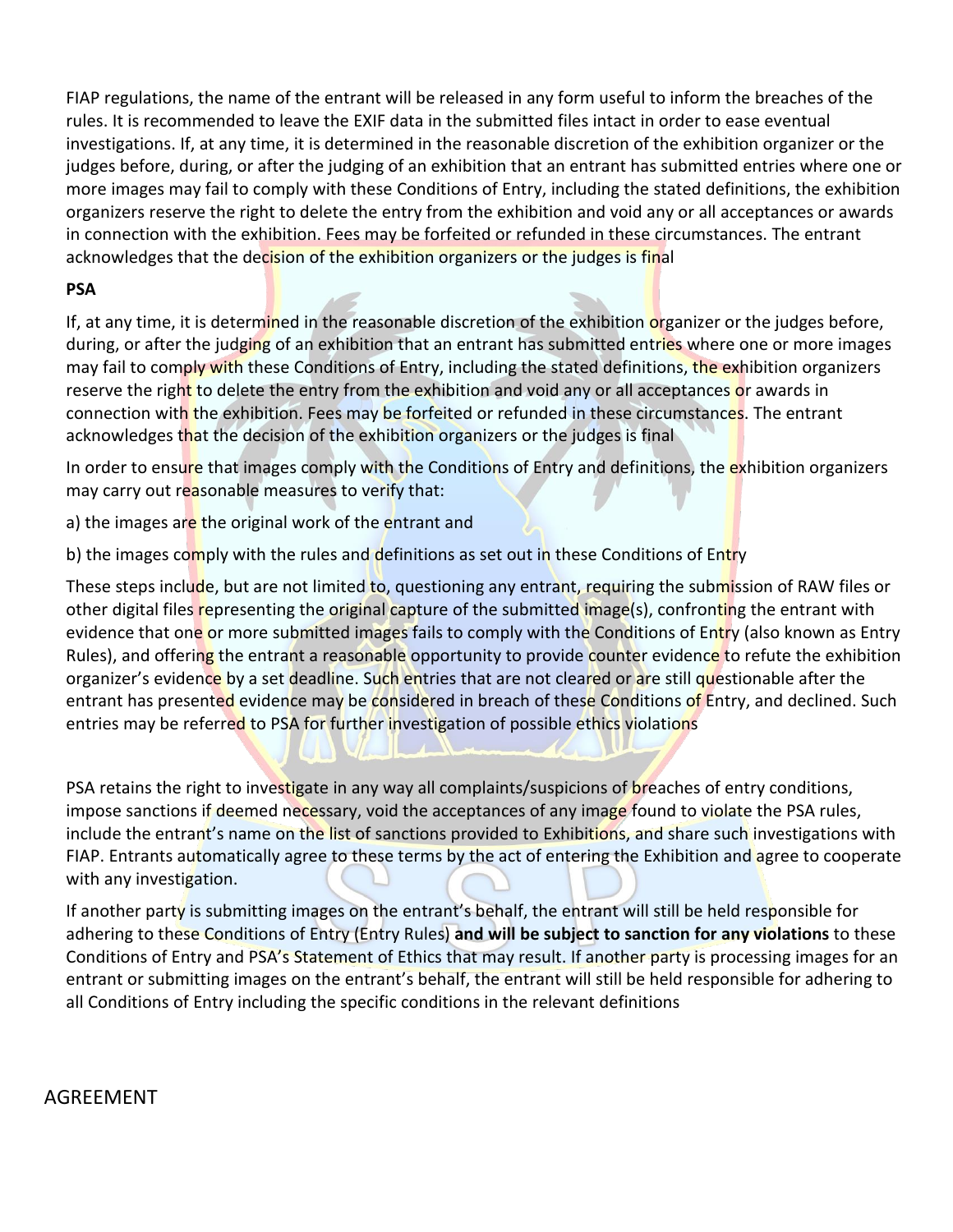#### SUBMISSION OF AN ENTRY SIGNIFIES ACCEPTANCE OF THESE CONDITIONS

**FIAP NOTICE** In order to have legal authority on those who do not respect the rules of FIAP, the organizer must make sure that all participants of an online event under FIAP Patronage tick a box next to which the following text is stated:

"I hereby expressly agree to FIAP document 018/2017 « Conditions and regulations for FIAP Patronage » and FIAP document 017/2017 « Sanctions for breaching FIAP regulations and the red list ». I am particularly aware of chapter II « Regulations for International photographic events under FIAP patronage » of FIAP document 018/2017, dealing under Section II.2 and II.3 with the FIAP participation rules, the sanctions for breaching FIAP regulations and the red list.

FIAP documents 018/2017 and 017/2017 must be linked to this paragraph so that participants can consult it

**PSA NOTICE:** When an entrant fills in the Entry Form to submit an entry the entrant will see a feature to affirm he or she has read these Conditions of Entry when he or she fills out the entry form. If the entrant does not so affirm the entry will not be submitted